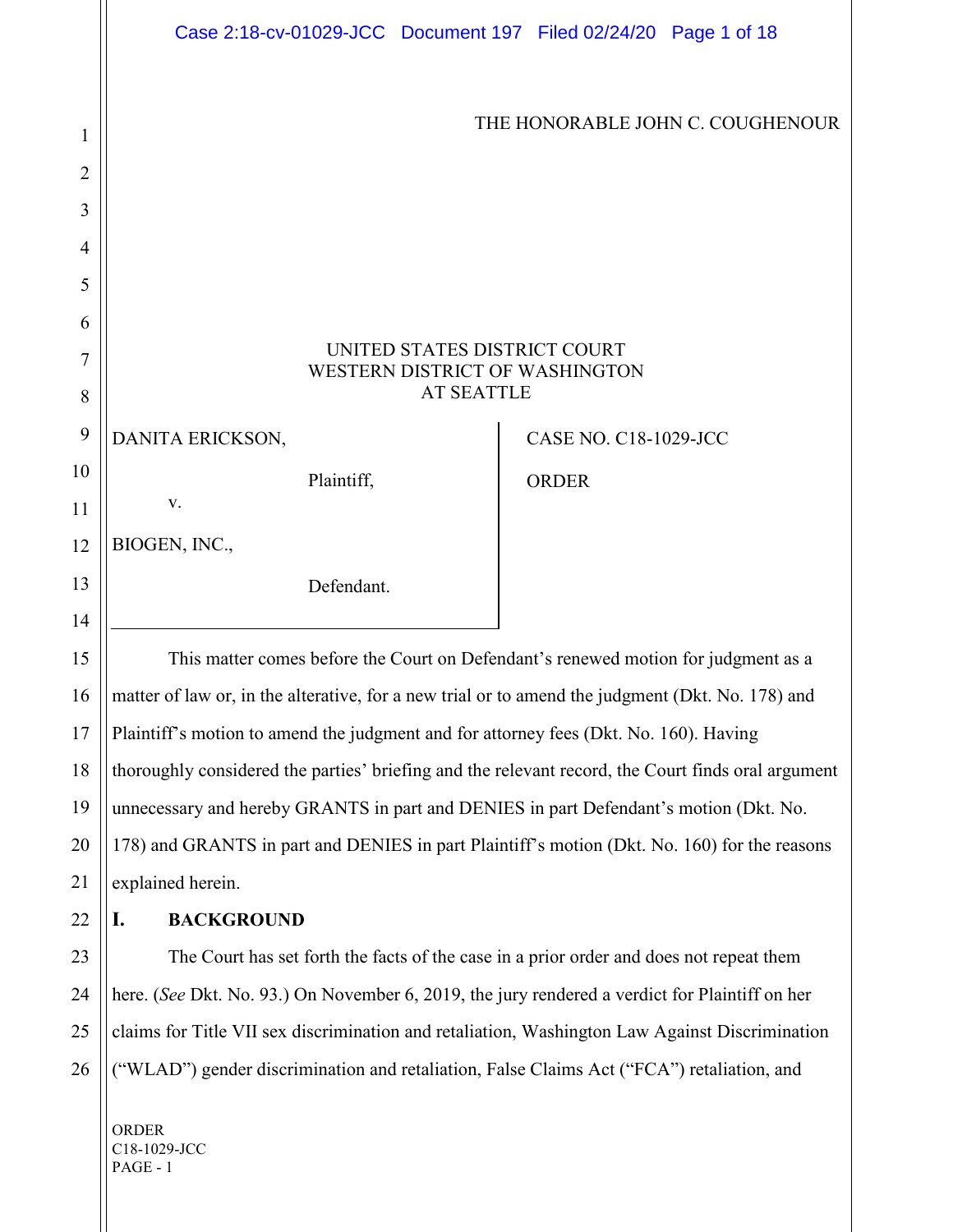1 2 3 4 5 6 wrongful termination in violation of public policy under state law. (*See* Dkt. No. 158.) Plaintiff's expert, Dr. Christina Tapia, testified that Defendant had caused Plaintiff \$2,534,222 in economic damages. (Dkt. No. 186 at 72.) The jury awarded Plaintiff \$2,534,222 in economic damages, consisting of \$390,500 in past economic damages and \$2,143,722 in future economic damages. (*See* Dkt. No. 158.) The jury also awarded Plaintiff \$1,690,000 in non-economic damages and \$1,690,000 in punitive damages, which brought the total award to \$5,914.222. (*Id.*) Defendant now renews its motion for judgment as a matter of law or, in the alterative, for a new trial or to amend the judgment. (Dkt. No. 178.) Plaintiff moves to amend the judgment and for attorney fees, costs, prejudgment interest, and a tax gross up. (Dkt. No. 160.)

#### **II. DISCUSSION**

#### **A. Defendant's Motion for Judgment as a Matter of Law**

"Jury verdicts are due considerable deference." *Kern v. Levolor Lorentzen, Inc.*, 899 F.2d 772, 775 (9th Cir. 1990). In a renewed motion for judgment as a matter of law under Rule 50(b), "[t]he test applied is whether the evidence permits only one reasonable conclusion, and that conclusion is contrary to the jury's verdict." *Josephs v. Pac. Bell*, 443 F.3d 1050, 1062 (9th Cir. 2006). When applying this test, courts "must view the evidence in the light most favorable to the nonmoving party." *Id.*

Defendant moved for judgment as a matter of law during trial, (Dkt. No. 139), and now moves to renew its motion, (Dkt. No. 178). Defendant first argues that the jury erred in finding that Defendant discriminated against Plaintiff on the basis of sex, contending that there was an absence of evidence presented at trial of overt sexism or pay disparities. (Dkt. No. 178 at 3.) Defendant also contends that Plaintiff received similar opportunities compared to her male colleagues and that Mary Brown, Plaintiff's manager, had no animus toward her and took no materially adverse action toward her prior to Plaintiff's discharge. (*Id.*) But the trial transcript shows that multiples witnesses, including Sarah Lenoue and Shane Volkmann, corroborated Plaintiff's testimony that Brown treated men more favorably than women. (*See* Dkt. No. 186 at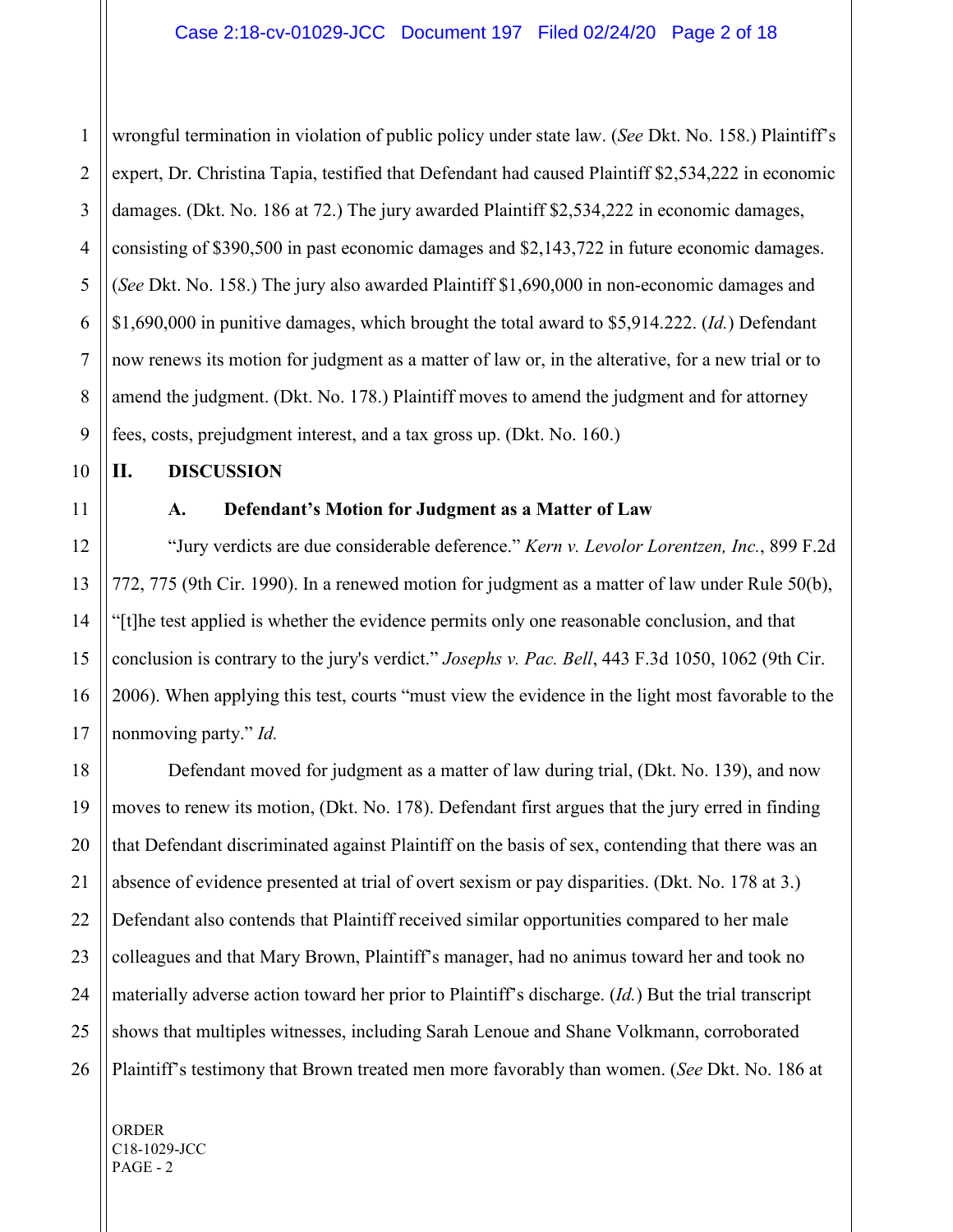1 2 3 75, 77, 79, 107–20.) Thus, there was sufficient evidence presented at trial from which a reasonable jury could conclude that Defendant wrongfully terminated Plaintiff on the basis of sex.

4 5 6 7 8 9 10 11 Second, Defendant argues that the jury erred in finding that Defendant retaliated against Plaintiff for reporting sex discrimination. (Dkt. No. 178 at 3–4.) Defendant primarily relies on Brown's testimony that she was unaware of Plaintiff's report. (*See id.* at 4.) But Plaintiff presented evidence that there were three employees involved in the decision to terminate Plaintiff and that at least two of them, Zac Allison and Keri Palacio, were aware of Plaintiff's report before Defendant decided to terminate Plaintiff. (Dkt. No. 186 at 84–93.) Based on that evidence, plus the timing of Plaintiff's discharge shortly after her report, the jury could reasonably infer that Plaintiff was fired because of her reports.

12 13 14 15 16 18 19 20 22 23 24 25 26 Third, Defendant argues that the jury erred in finding that Defendant retaliated against Plaintiff for reporting evidence of potential violations of the FCA, contending that there was no objective basis for Plaintiff to believe there was an attempt to defraud the government. (Dkt. No. 178 at 4.) To prove she was engaged in protected activity, Plaintiff must show she was "investigating matters which are calculated, or reasonably could lead, to a viable [FCA] action." *Moore v. California Inst. of Tech. Jet Propulsion Lab.*, 275 F.3d 838, 845 (9th Cir. 2002). Plaintiff presented evidence at trial that (1) she knew that her colleague Jim Lykins had attempted to secure a Zinbryta START form for a Medicare patient, (2) the START form that Lykins provided to the physician were pre-filled with a diagnosis code for multiple sclerosis, and (3) Defendant used these forms to determine whether a sale triggered a commission for the sales representatives. (Dkt. Nos. 186 at 58, 105–06; 188 at 2–11.) This evidence was sufficient for Plaintiff to reasonably believe that an employee was pursuing an off-label sale in violation of the FCA. *See Moore*, 275 F.3d at 845. Based on that evidence, plus the timing of Plaintiff's discharge shortly after her FCA complaint, the jury could reasonably infer that Plaintiff was fired because of her reports.

17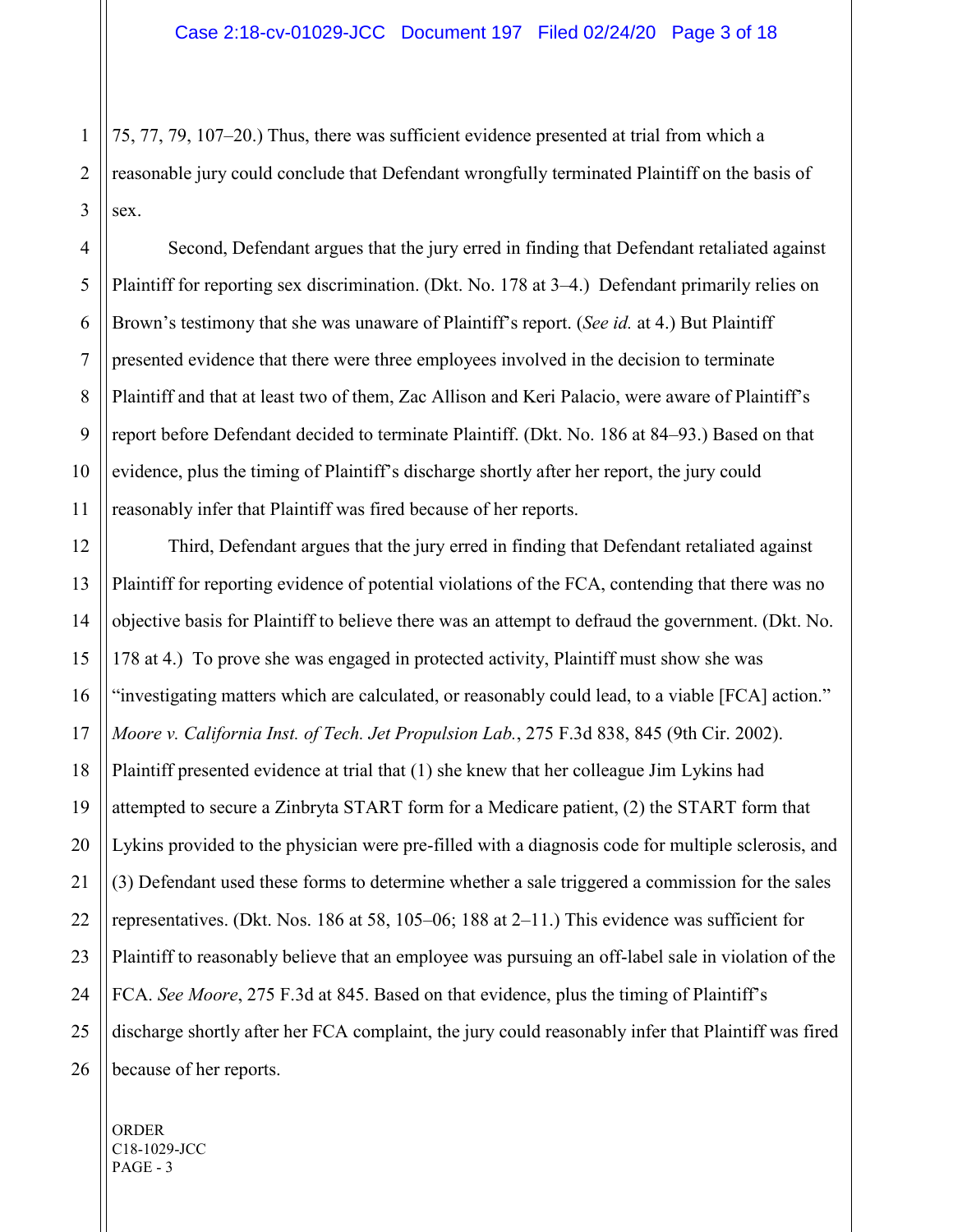Thus, Defendant has not demonstrated that the "evidence permits only one reasonable conclusion, and that conclusion is contrary to the jury's verdict." *See Josephs*, 443 F.3d at 1062. Therefore, Defendant's request for judgment as a matter of law (Dkt. No. 178) is DENIED.

#### **B. Defendant's Motion for a New Trial**

The Court has considerable discretion to grant a new trial "for any reason for which a new trial has heretofore been granted in an action at law in federal court." Fed. R. Civ. P.  $59(a)(1)(A)$ . A new trial is appropriate "if the verdict is contrary to the clear weight of the evidence, is based upon false or perjurious evidence, or to prevent a miscarriage of justice," such as when damages are excessive, or the trial was not fair to the moving party. *Molski v. M.J. Cable, Inc.*, 481 F.3d 724, 729 (9th Cir. 2007) (quoting *Passantino v. Johnson & Johnson Consumer Prods.*, 212 F.3d 493, 510 n.15 (9th Cir. 2000). An error regarding the admissibility of evidence does not necessitate a new trial "[u]nless justice requires otherwise." Fed. R. Civ. P. 61; *see Montgomery Ward & Co. v. Duncan*, 311 U.S. 243, 251 (1940) (explaining that substantial errors in admission or rejection of evidence could require a new trial).

Defendant argues that the trial was not fair because several of the Court's rulings unfairly prejudiced Defendant. (Dkt. No. 178 at 5–7.) First, Defendant argues that it was unfairly prejudicial to admit its financial information (Trial Exhibit 65), which showed Defendant's total annual global revenue was in the billions of dollars. Defendant argues that this had an insurmountably and unfairly prejudicial effect on the jury. But in support of its argument, Defendant cites only the verdict, which Defendant contends is excessive. (Dkt. No. 178 at 5.) Second, Defendant argues that the Court should have dismissed the state law claims and that allowing them to proceed may have confused the jury as to the burden of proof. But the jury's only question during deliberations astutely clarified the burden of proof for one of the claims, and Defendant does not point to any other purported evidence of jury confusion. (*See* Dkt. Nos. 153, 154.)

Third, Defendant argues that it was prejudiced when the Court excluded two documents,

ORDER C18-1029-JCC PAGE - 4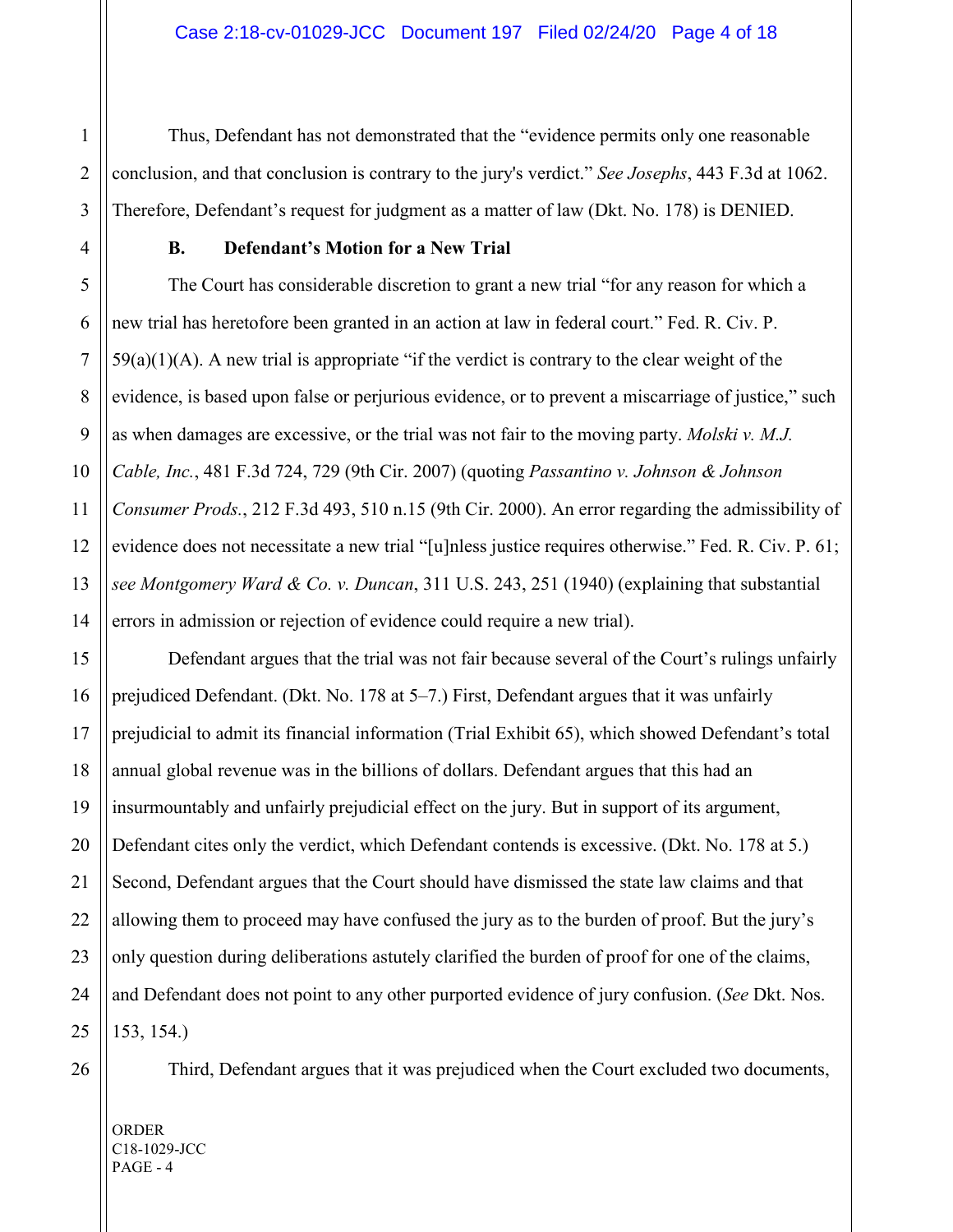1 a pair of Zinbryta START forms signed by Dr. Wayne Downs, including one dated November 28, 2017. Defendant contends that *this* START form—not the one about which Plaintiff filed her FCA complaint—properly triggered a fourth quarter sales bonus and that Plaintiff thus had no reasonable basis to suspect an FCA violation. (*See* Dkt. No. 178 at 6.) But as Plaintiff points out, Brown sent an email on November 25, 2017, congratulating the team on meeting its fourth quarter Zinbryta sales quota. (*See* Dkt. No. 185 at 11.) This was three days before Dr. Downs even signed his Zinbryta START form. Thus, the excluded exhibits likely could not have undermined proof of Plaintiff's reasonable suspicion that there was off-label sales activity in violation of the FCA. Furthermore, Defendant did not reveal these apparently responsive documents during discovery, nor did it list them as exhibits in the proposed pretrial order, instead disclosing them to Plaintiff on the eve of the last full day of trial. (*See* Dkt. Nos. 95, 134.) To the extent that Defendant was prejudiced by exclusion of the documents, it was not unfair prejudice. *See* Fed. R. Civ. P. 37(c) (prohibiting a party from using at trial information from documents not previously disclosed, unless the failure was substantially justified or is harmless).

Fourth, Defendant argues that the Court unfairly precluded Defendant from calling a rebuttal witness, Wes Millard, whose testimony could have directly contradicted Plaintiff's testimony regarding her overall sales competence and could have described Plaintiff's lack of professionalism towards male subordinates. Millard was not listed as a witness in the pretrial order. (*See* Dkt. No. 95.) Defense counsel elicited Plaintiff's testimony about Millard, therefore he could not be properly considered a rebuttal witness. (*See* Dkt. No. 134.) Furthermore, the jury heard ample testimony from more than a dozen other witnesses about Plaintiff's character, competence, and interaction with males during the time frame at issue. Millard allegedly worked with Plaintiff three years earlier, and his testimony would have been cumulative and of limited relevance. Therefore, excluding Millard as a witness was not unfairly prejudicial.

Thus, Defendant has not demonstrated that the Court's rulings unfairly prejudiced Defendant, that the verdict was against the clear weight of the evidence, or that the trial was so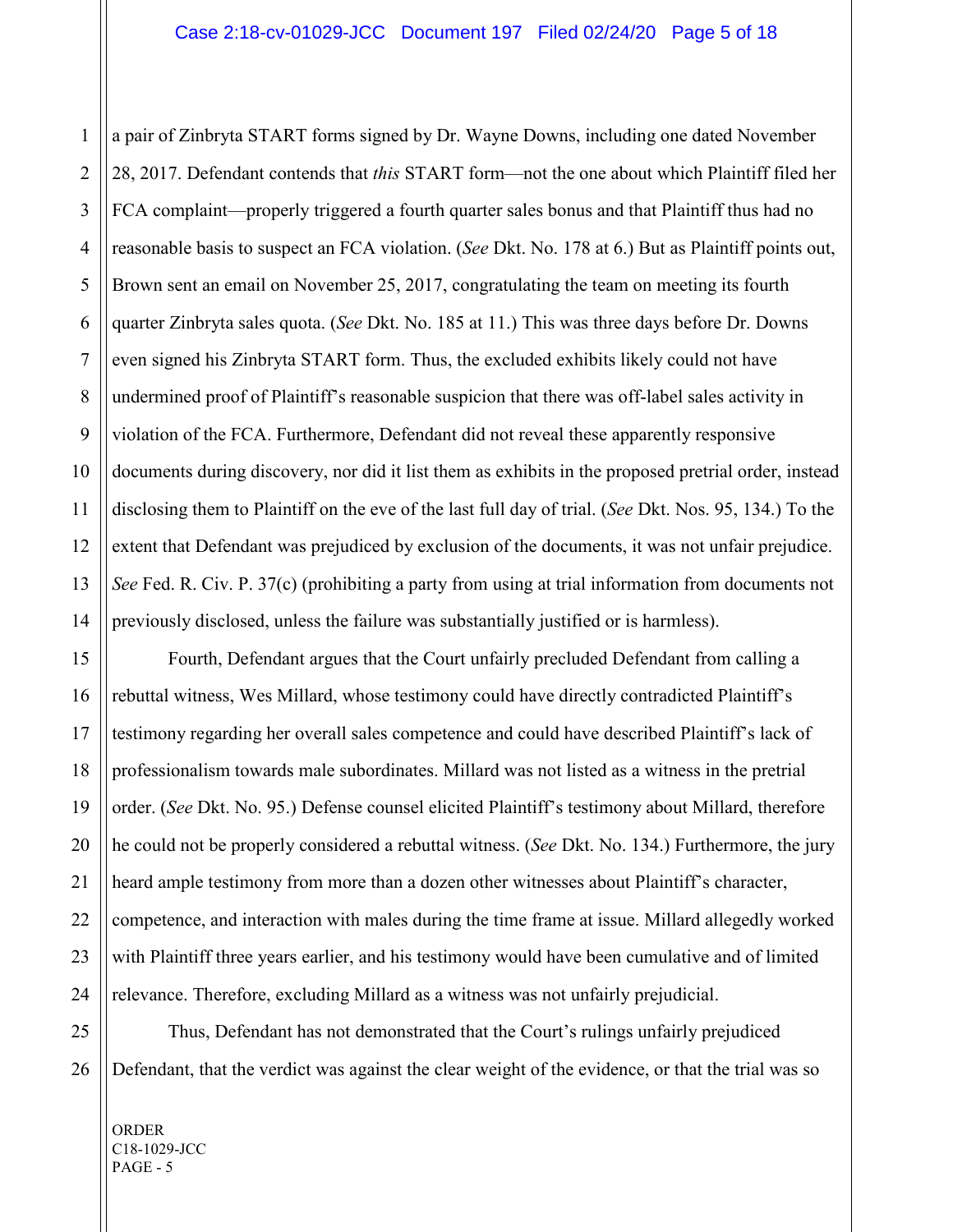1 2 unfair to Defendant as to be a miscarriage of justice. *See Molski*, 481 F.3d at 729. Therefore, Defendant's request for a new trial (Dkt. No. 178) is DENIED.

3

4

5

6

7

8

9

10

#### **C. Defendant's Motion to Amend the Judgment or for a New Trial on Damages**

A jury award should be upheld "unless the amount is grossly excessive or monstrous, clearly not supported by the evidence, or based only on speculation or guesswork." *Del Monte Dunes at Monterey, Ltd. v. City of Monterey*, 95 F.3d 1422, 1435 (9th Cir. 1996). Under Federal Rule of Civil Procedure 59(a), if a district court determines that the damage award is excessive, it may deny a motion for a new trial, conditioned on plaintiff's acceptance of a remittitur. *See Fenner v. Dependable Trucking Co.*, 716 F.2d 598, 603 (9th Cir. 1983).

18

19

20

21

22

23

24

25

1. *Front Pay*

The purpose of an award of front pay is to make a victim of discrimination or retaliation whole, but this must be tempered by what she could earn using reasonable mitigation efforts. *Gotthardt v. Nat'l R.R. Passenger Corp.*, 191 F.3d 1148, 1157 (9th Cir. 1999). Thus, front pay is intended to be temporary in nature. *Cassino v. Reichhold Chemicals, Inc.*, 817 F.2d 1338, 1347 (9th Cir. 1987). Under Title VII, front pay is an alternative to the equitable remedy of reinstatement, and thus is within the discretion of the court. *Pollard v. E.I. du Pont de Nemours & Co.*, 532 U.S. 843, 854 n.3 (2001). In contrast, under Washington law, the calculation of front pay is a jury issue, and a court may reduce a jury's damages award, but only with the plaintiff's consent. Wash. Rev. Code § 4.76.030; *Green v. McAllister*, 14 P.3d 795, 801 (Wash. App. Ct. 2000); *see also Passantino*, 212 F.3d at 510.

26 Dr. Tapia estimated Plaintiff's future lost earnings, assuming that Plaintiff could mitigate her damages by securing a new job as sales representative earning over \$100,000 per year, plus benefits. Dr. Tapia estimates that from Plaintiff's termination in 2018 through the year 2035 (from approximately age 48 to age 63), the difference in Plaintiff's cumulative total earnings (both wages and benefits) would add up to \$2,534,333. (Dkt. No. 168 at 72.) Subtracting the \$390,500 in back pay, Dr. Tapia calculated that Plaintiff's front pay should be \$2,143,722. (*Id.*)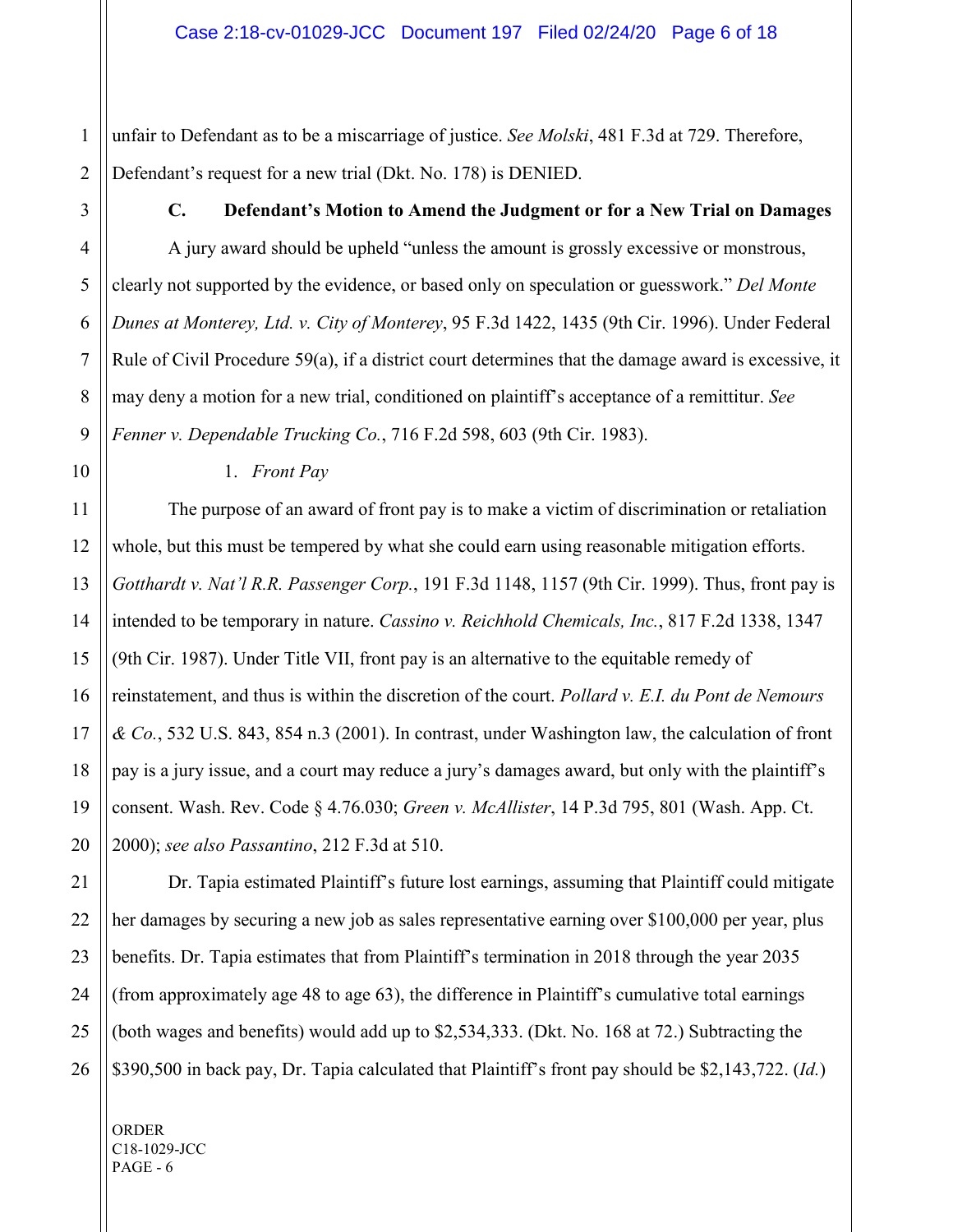The jury awarded Plaintiff the full amount of front pay requested. (Dkt. No. 158.) The award did not apportion damages between the federal and state law claims. (*Id.*)

Defendant requests that the Court remit the award to no more than three years of front pay, arguing that the jury award is grossly excessive. (Dkt. No. 178 at 11.) At trial, Defendant did not present an economic damages expert, and Defendant elected not to seriously dispute the amount of damages in its closing argument, arguing instead that the jury would not need to reach the issue of damages if they determined that Defendant was not liable (Dkt. No. 173 at 89–90.) The jury was left, therefore, with a stark choice between \$0 and \$2,143,722 in front pay.

Plaintiff is a talented sale representative and highly skilled professional. She agrees that she is capable of mitigating damages by securing employment and earning at least \$100,000 per year. In this case, the Court finds that it is speculative to predict Plaintiff's career trajectory 15 years into the future and assume she would have remained at Biogen until retirement. *See Del Monte Dunes*, 95 F.3d at 1435. The Court further finds that in this case, an award of 15 years of front pay is grossly excessive. *See id*. Five years of front pay is the maximum award that would not be excessive in this case. Dr. Tapia calculates that Plaintiff's cumulative lost earnings through December 31, 2024 will be \$1,119,640. Deducting the \$390,500 in back pay from this number leaves an award of \$729,140 in front pay.

Therefore, Defendant's motion for remittitur of the front pay award pursuant to Fed. R. Civ. P. 59(a) is GRANTED. The Court hereby REMITS the front pay award to \$729,140 and DENIES Defendant's request for a new trial on damages, conditioned on Plaintiff's acceptance of the remittitur.

#### 2. *Punitive Damages*

Punitive damages are available under Title VII to prevent and remediate unlawful conduct. *Kolstad v. Am. Dental Ass'n*, 527 U.S. 526, 545–46 (1999). Punitive damages may be awarded in discrimination cases where the plaintiff shows that the employer knowingly or recklessly acted in violation of federal law. *Id.*; 42 U.S.C. § 1981a(b)(1). Thus, a plaintiff must

ORDER C18-1029-JCC PAGE - 7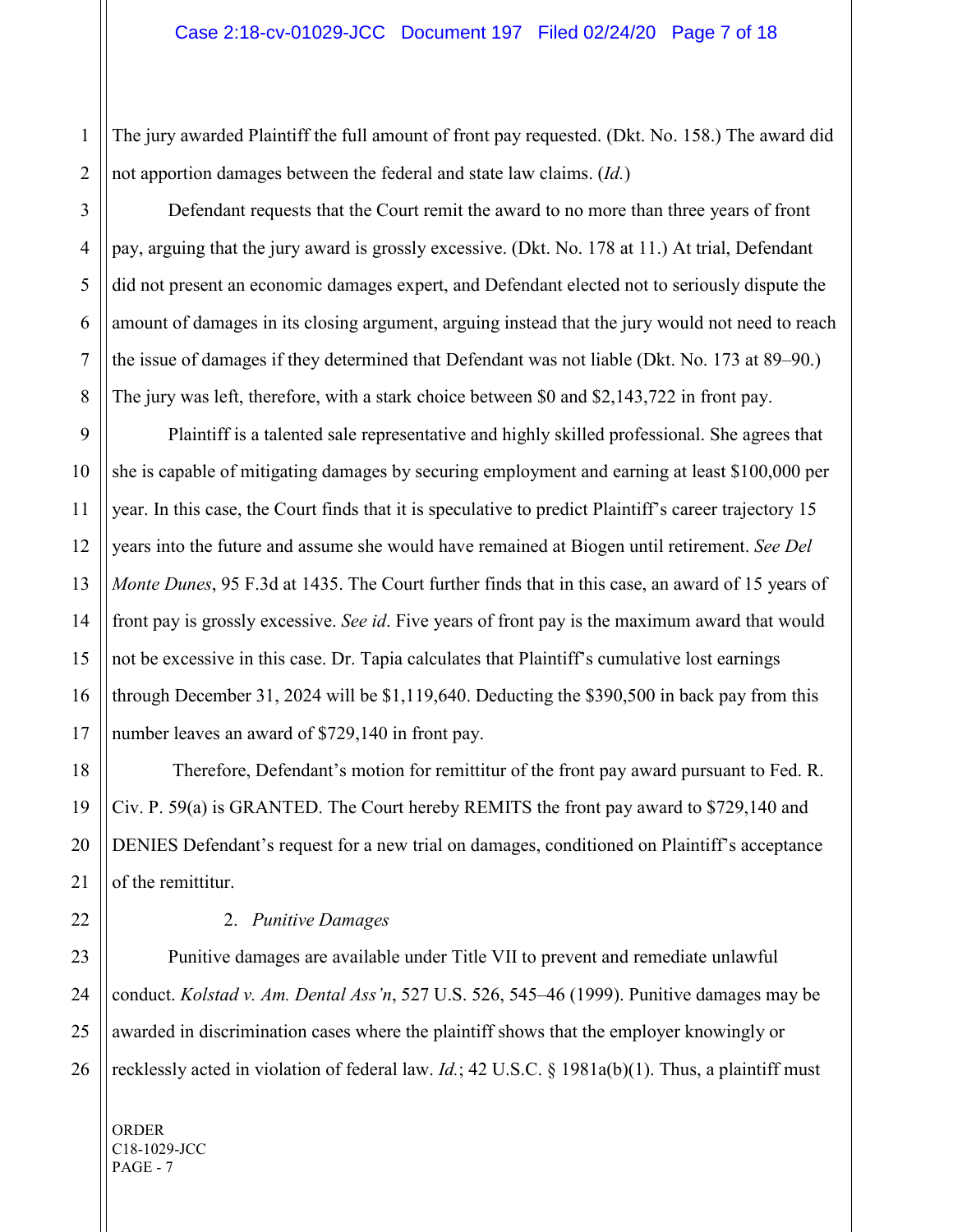1 2 3 4 5 6 7 8 9 10 11 12 13 14 15 16 17 18 19 20 21 22 23 24 25 26 show that when the employer fired her, it acted "in the face of a perceived risk that its actions will violate federal law." *Kolstad*, 527 U.S. at 536. Even if the plaintiff makes this showing, the employer may nonetheless escape punitive damages if it can show that the challenged actions were not taken by senior managers and were contrary to the employer's good faith implementation of an effective antidiscrimination policy. *Id.* at 546. The Court instructed the jury as follows: You may award punitive damages only if you find that the defendant's conduct that harmed the plaintiff was malicious, oppressive or in reckless disregard of the plaintiff's rights. Conduct is malicious if it is accompanied by ill will, or spite, or if it is for the purpose of injuring the plaintiff. Conduct is in reckless disregard of the plaintiff's rights if, under the circumstances, it reflects complete indifference to the plaintiff's safety or rights, or if the defendant acts in the face of a perceived risk that its actions will violate the plaintiff's rights under federal law. An act or omission is oppressive if the defendant injures or damages or otherwise violates the rights of the plaintiff with unnecessary harshness or severity, such as by misusing or abusing authority or power or by taking advantage of some weakness or disability or misfortune of the plaintiff. It is not necessary, in considering punitive damages, to determine that the defendant's conduct was egregious, just that the conduct was intentional. You may not award punitive damages if you find that the defendant's employees' decisions to discharge plaintiff were contrary to the defendant's good-faith efforts to comply with the law. (Dkt. No. 149 at 30–31.) Thus, the jury was correctly instructed on both the threshold requirement for awarding punitive damages and on Defendant's good faith affirmative defense. . *See Kolstad*, 527 U.S. at 536, 545–46. Defendant argues the Court should reduce the punitive damages award to zero for several reasons. (Dkt. No. 178 at 15–22.) First, Defendant argues that the issue of punitive damages should not have even reached the jury because there was no evidence of Defendant's malice or reckless indifference as to Plaintiff's sex discrimination and retaliation claims. But Plaintiff presented evidence that managers Palacio and Allison were aware of Plaintiff's report of sex discrimination. (Dkt. No. 186 at 85–87, 93–98.) Furthermore, Plaintiff presented Brown's message stating that she wished to avoid "exposing herself" in the termination. (*See* Dkt. No. 185 at 7.) Thus, there was a basis for the jury to find that Defendant acted in the face of a perceived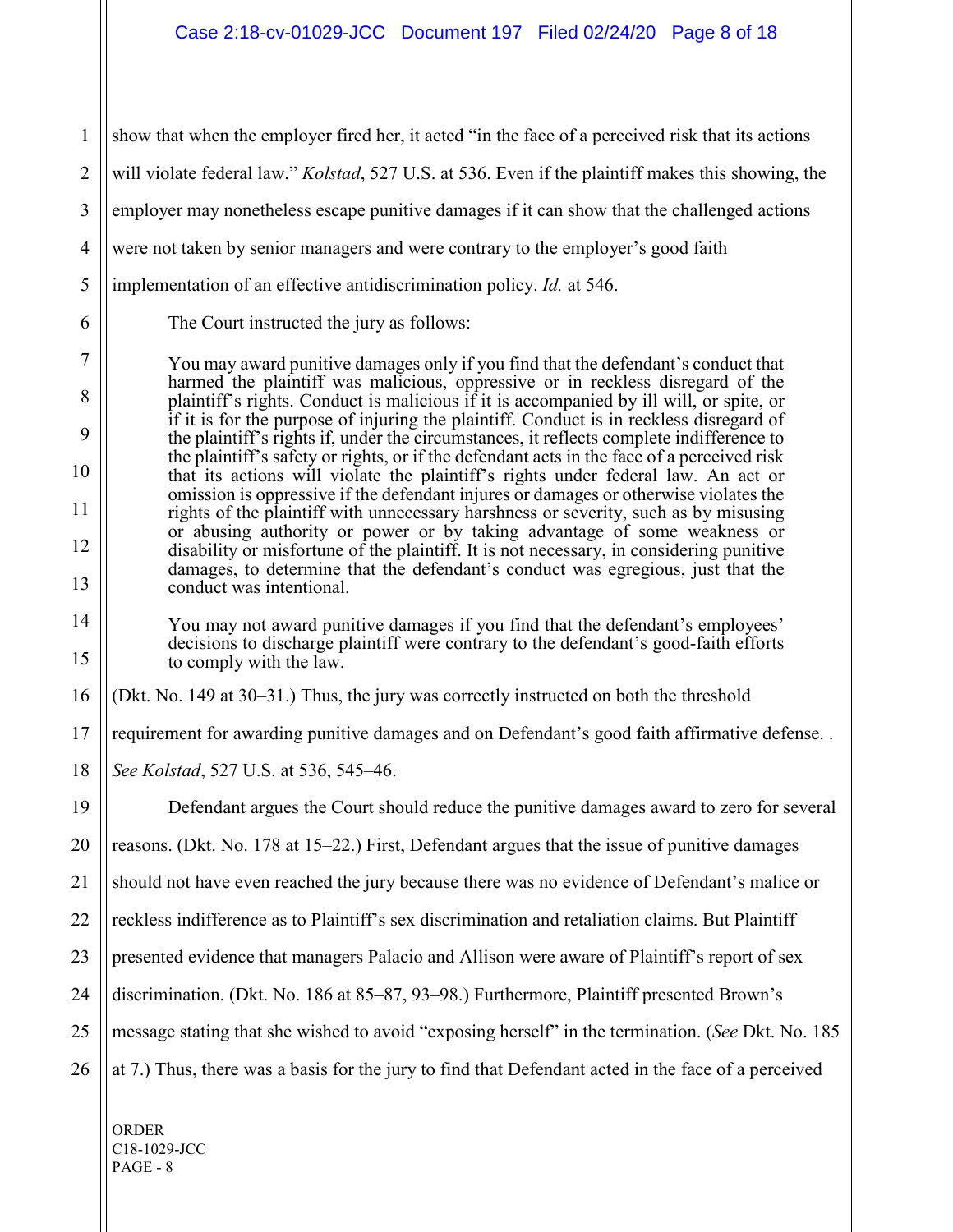1 risk that it was violating federal law by firing Plaintiff in retaliation for reporting sex discrimination. *See Kolstad*, 527 U.S. at 546. Furthermore, because Palacio was aware of Plaintiff's complaint of sexism, there was also a basis for the jury to find that Defendant knew Plaintiff was being terminated because of her sex.

Next, Defendant presses its argument that it has a good faith affirmative defense. (Dkt. No. 178 at 18–22.) Specifically, Defendant argues that it made strenuous efforts to ensure its employees do not discriminate or retaliate on the basis of sex. It touts its (1) non-discrimination and non-harassment policy, (2) code of business conduct, (3) internal investigations protocol, and (4) employee trainings. (*See id.*) But this argument simply repeats the good faith affirmative defense that Defendant presented at trial, which the jury rejected. (*See* Dkt. Nos. 149 at 30–31; 154, 158.) Furthermore, the defense is not applicable if senior managers were aware of the retaliatory action. *See Kolstad*, 527 U.S. at 546. As discussed above, there was sufficient evidence presented at trial for the jury to conclude that Allison, Brown's supervisor, and Palacio, were aware that Brown could have identified Plaintiff for termination because of Plaintiff's sex or in retaliation for her report. Thus, Defendant has not established that the jury's award of punitive damages was clearly unsupported by the evidence.

Defendant additionally argues that the jury was moved by passion or prejudice when it awarded punitive damages, citing that the award was over three times what Plaintiff suggested in closing arguments. (Dkt. No. 178 at 18.) The Court disagrees. Instead, the size of the award suggests that the jury believed that a significant punitive damages award was necessary to deter future wrongdoing. Finally, Defendant suggests that allowing both punitive and non-economic damages amounts to a double "recovery" for Plaintiff, (Dkt. No. 178 at 22–23), but Defendant confuses punitive damages with compensatory damages. *See* 42 U.S.C. § 1981a(b)(1).

Thus, Defendant has not established that the punitive damages award was grossly excessive or unsupported by the evidence. *See Del Monte Dunes*, 95 F.3d at 1435. Therefore, Defendant's request to remit the punitive damages award to zero (Dkt. No. 178) is DENIED.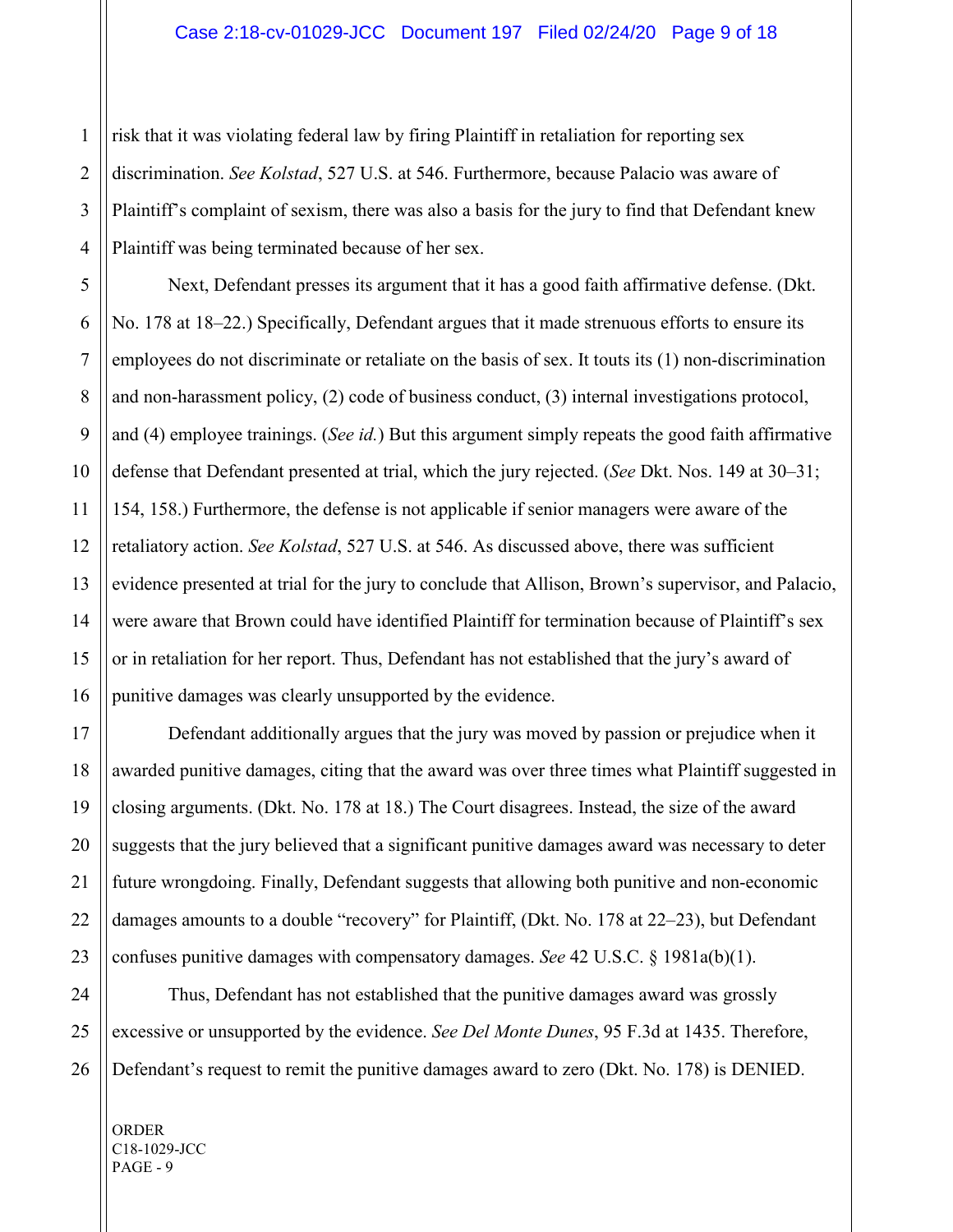#### **D. Plaintiff's Motion to Amend Punitive Damages Award**

The jury awarded Plaintiff \$1,690,000 in punitive damages for her Title VII claims. (*See*  Dkt. Nos. 154, 158.) Federal law caps punitive damages awards based on size of the employer. 42 U.S.C. § 1981a(b)(3)(D). Because Defendant employs 500 or more full-time employees, Plaintiff's maximum punitive damages award is \$300,000. (*See id.*) Plaintiff requests that the court amend the punitive damages award to \$300,000. (Dkt. No. 160 at 2.) The Court GRANTS Plaintiff's request to amend the judgment (Dkt. No. 160) and hereby AMENDS the judgment to reduce Plaintiff's punitive damages from \$1,690,000 to \$300,000.

# **E. Plaintiff's Motion for Double Back Pay Under the FCA and Prejudgment Interest**

The FCA provides that if a plaintiff succeeds on a retaliation claim, relief "shall include . . . 2 times back pay." 31 U.S.C. § 3730(h)(2). The jury found that Plaintiff is entitled to \$395,000 in back pay. (*See* Dkt. No. 158.) Plaintiff asks that the Court double this in accordance with the statute. (Dkt. No. 160 at 2.) Defendant does not oppose this request. (*See* Dkt. No. 165.) Therefore, the Court hereby GRANTS Plaintiff's request and AMENDS the judgment to double Plaintiff's back pay award from \$390,500 to \$781,000.

The parties agree that Plaintiff is entitled to prejudgment interest on the back pay award. (Dkt. Nos. 185 at 22, 189 at 12.) But Defendant argues that doubling of the back pay under 31 U.S.C. § 3730(h)(2) constitutes an award of exemplary damages and that Plaintiff is only entitled to prejudgment interest on the actual back pay award. (Dkt. No. 189 at 12.) Other district courts have reached the same conclusion, and the Ninth Circuit has not addressed this question. *See, e.g., United States ex rel. Macias v. Pac. Health Corp.*, 2016 WL 8722639, at \*11–12 (C.D. Cal. Oct. 7, 2016); *Miniex v. Houston Hous. Auth*., 2019 WL 1675857, at \*2 (S.D. Tex. Apr. 17, 2019); *Neal v. Honeywell, Inc*., 995 F. Supp. 889, 896 (N.D. Ill. 1998), *aff'd*, 191 F.3d 827 (7th Cir. 1999). The Court is persuaded that Plaintiff is only entitled to prejudgment interest on her actual back pay award. Therefore, Plaintiff's request for interest on back pay is GRANTED in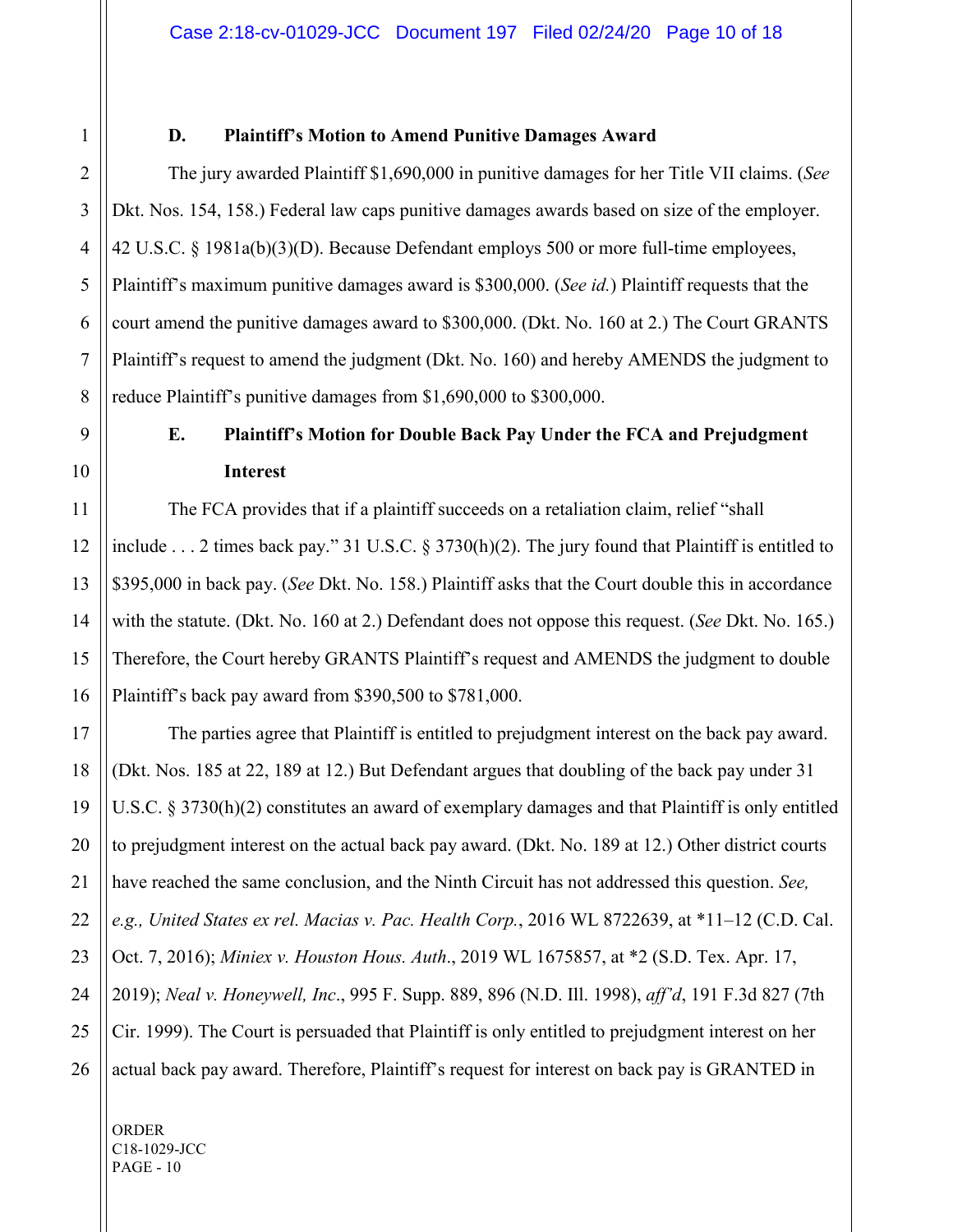part, to be calculated only on the award of \$390,500 in actual back pay.

1

### **F. Plaintiff's Motion for Attorney Fees**

A district court employs a two-step process to calculate a reasonable fee award. *Fischer v. SJB-P.D. Inc.*, 214 F.3d 1115, 1119 (9th Cir. 2000). First, the court calculates the lodestar figure, which represents the number of hours reasonably expended on the litigation multiplied by a reasonable hourly rate. *Hensley v. Eckerhart*, 461 U.S. 424, 433 (1983). Second, the court determines whether to increase or reduce that figure based on several factors that are not subsumed in the lodestar calculation. *See Kelly v. Wengler*, 822 F.3d 1085, 1099 (9th Cir. 2016); *see also Kerr v. Screen Guild Extras, Inc.*, 526 F.2d 67, 70 (9th Cir. 1975).<sup>1</sup> The lodestar figure is presumed reasonable. *Van Gerwen v. Guarantee Mut. Life Co.*, 214 F.3d 1041, 1045 (9th Cir. 2000).

22

23

24

25

26

#### 1. *Calculation of Hours*

The trial in this case lasted almost seven days. Plaintiff called 15 witnesses, and Defendant called five additional witnesses. (Dkt. No. 160 at 3.) There were 80 exhibits admitted into evidence. (*Id.*) There were 18 depositions, including six separate 30(b)(6) designees. (Dkt. No. 161 at 13–14.) Plaintiff's counsel states that they spent 1,681 hours on this case, for a total of \$637,290. (Dkt. No. 161 at 25.) Additionally, Plaintiff requests an award of \$30,192.50 in attorney fees for 78.1 hours of work spent litigating these post-trial motions. (*See* Dkt. Nos. 174 at 7, 175 at 16, 185 at 22, 186 at 158–59.)

<sup>&</sup>lt;sup>1</sup> The factors set forth in *Kerr* to evaluate the reasonableness of requested fees are:

<sup>(1)</sup> the time and labor required, (2) the novelty and difficulty of the questions involved, (3) the skill requisite to perform the legal service properly, (4) the preclusion of other employment by the attorney due to acceptance of the case, (5) the customary fee, (6) whether the fee is fixed or contingent, (7) time limitations imposed by the client or the circumstances, (8) the amount involved and the results obtained, (9) the experience, reputation, and ability of the attorneys, (10) the "undesirability" of the case, (11) the nature and length of the professional relationship with the client, and (12) awards in similar cases.

<sup>526</sup> F.2d at 70.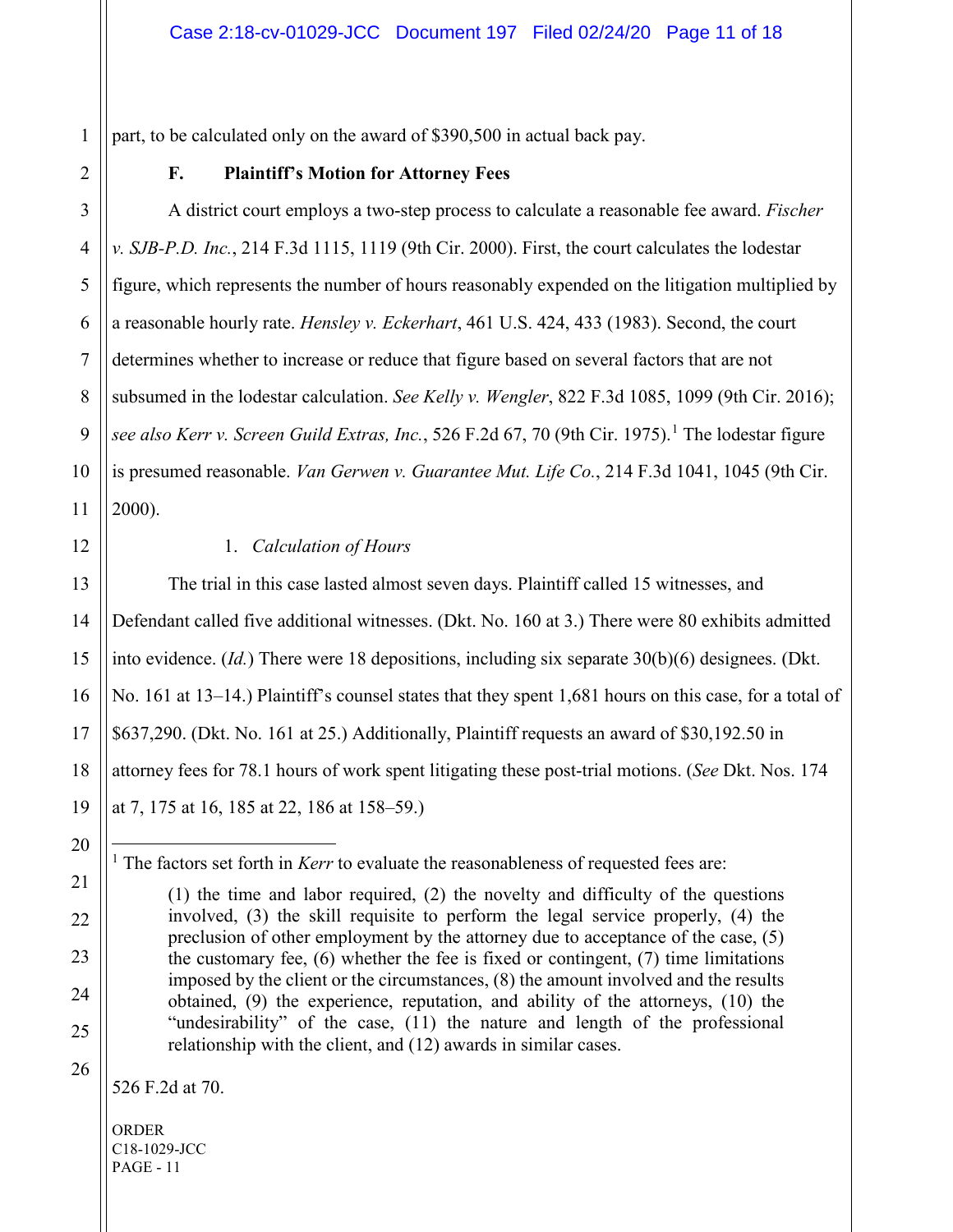#### a. Duplicated or wasted effort

Defendant requests three discounts for duplicated or wasted effort. (Dkt. Nos. 165 at 6–8, 166 at 6–14.) First, Defendant asks the Court to discount \$52,202.50 in fees spent on legal conferences involving two or more attorneys. But collaboration is necessary to take a case to trial, and it is permissible to award attorney fees for legal conferences. *See Campbell v. Catholic Cmty. Servs. of W. Washington*, Case No. C10-1579-JCC, slip op. at 6 (W.D. Wash. 2012). The Court has reviewed the relevant entries and finds them reasonable. Second, Defendant asks to discount \$13,095 in entries it flags as wasteful or unproductive time. But the flagged entries do not show evidence of wasted time. Third, Defendant requests a discount of \$11,125 for work it characterizes as administrative. But the flagged entries almost all involve work that does not appear primarily administrative, is largely related to a mock trial, and was performed by paralegals at rates of \$225 or less.

Plaintiff's counsel took this case on a contingency fee basis, and Plaintiff contends that this makes it unlikely that counsel wasted time. (Dkt. No. 160 at 5–6.) Plaintiff's counsel also declares that she took steps to exclude hours for excessive, redundant, or unnecessary work. (Dkt. No. 161 at 6–7, 18–19.) Moreover, the Court has reviewed Plaintiff's billing entries and declarations, and it appears that the case was leanly staffed and efficiently litigated. (*See* Dkt. No. 161-2.) Accordingly, Defendant's requests for a discount for duplicative or wasted effort are DENIED.

#### b. Insufficient documentation

Defendant contends that there are \$2,880 of vague entries. (Dkt. No. 165 at 8–9.) The Court has reviewed the entries and does not find them so vague that they must be stricken. Defendant also proposes striking all block-billing entries because there is no way to determine whether the time spent on each task was reasonable. (*Id.*) Defendant flags 348 hours for a total of \$121,765. (*Id.*) Plaintiff has completely resolved this concern by submitting a supplemental declaration that itemizes the specific time for each task, explaining that the original report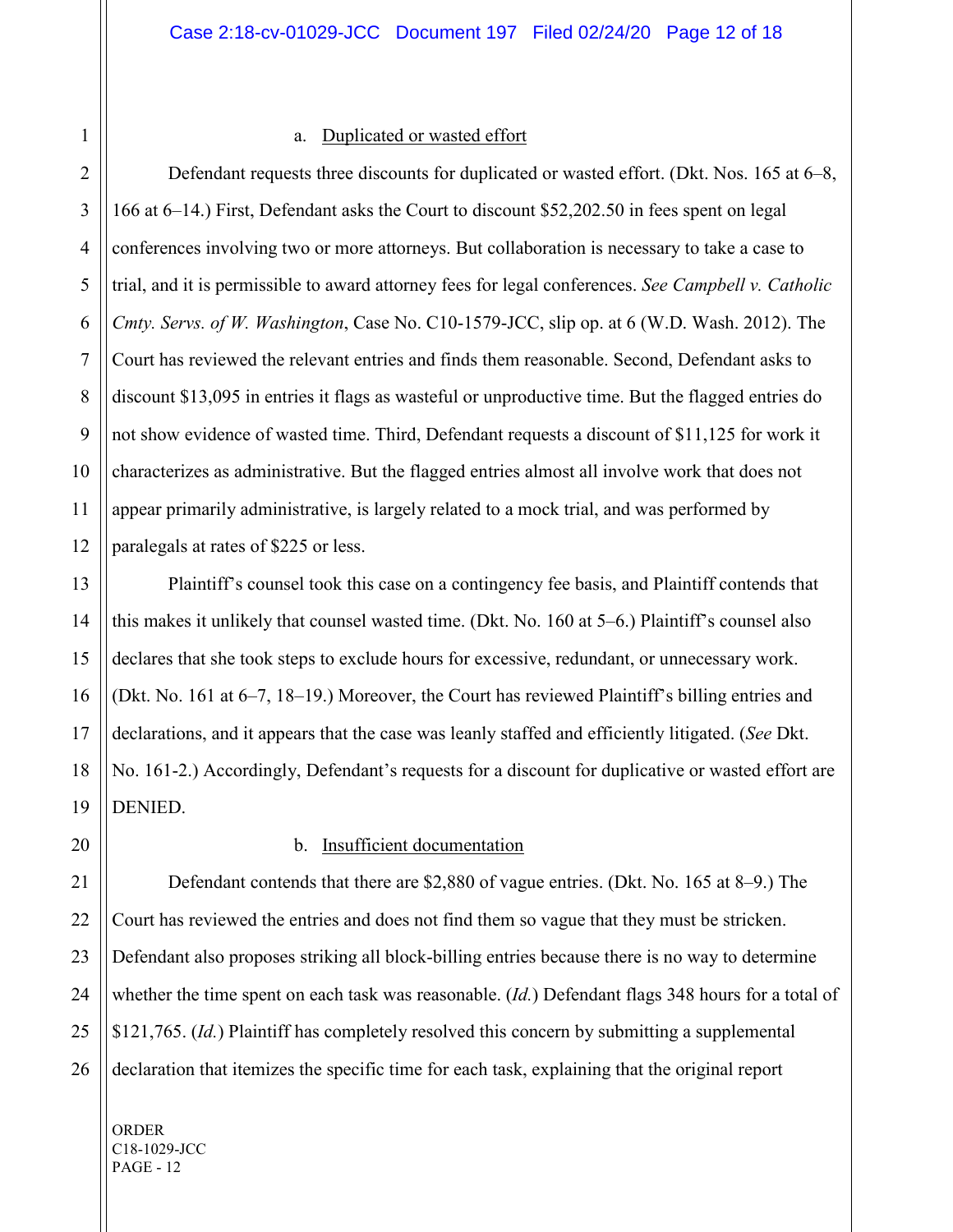1 streamlined the time into block entries. (*See* Dkt. No. 175.) Therefore, the Court finds these hours reasonable and DENIES Defendant's requested discount for insufficient documentation.

#### 2. *Attorney Rates*

To determine a reasonable billing rate, the court generally looks to "the forum in which the district court sits." *Camacho v. Bridgeport Fin., Inc.*, 523 F.3d 973, 979 (9th Cir. 2008). The presumptive reasonable hourly rate for an attorney is the rate the attorney charges. *Broyles v. Thurston Cty.*, 195 P.3d 985, 1004 (Wash. Ct. App. 2008).

Defendant argues that some or all of Plaintiff's rates are too high and proposes a discount of \$319,240. (*See* Dkt. No. 165 at 10.) Defendant contends that this was a "typical single plaintiff employment law case" with few experts and no novel issues of law. (*Id.*) Defendant argues that a typical firm will also write off and discount a portion of their bills. It also contends that basic tasks, such as reviewing pleadings, require less skill and should be billed at a lower rate. Defendant's declaration flags \$101,730 of entries. (*See* Dkt. No. 166-1 at 20–21.)

Bloomfield's hourly rate is \$500, Chase-Fazio's hourly rate is \$325, and the other attorneys' rates are within this range or less. (Dkt. No. 161 at 25.) The paralegals' hourly rates are between \$175 and \$225. (*Id.*) According to past court awards and Plaintiff's expert declarations, an experienced plaintiff's lawyer practicing employment law in the Seattle area charges between \$525 and \$650 per hour. (*See* Dkt. Nos. 163, 164.) The rates for Plaintiff's lawyers and paralegals are well within market rates for the work performed. Therefore, Defendant's request for a discount of Plaintiff's counsel's hourly rates is DENIED.

26

3. *Other Factors*

# a. Discount for unsuccessful disability claims

Where a plaintiff succeeds on only some of her claims, the court must consider (1) whether the unsuccessful claims were related to the claims on which she succeeded, and (2) whether the plaintiff achieved "a level of success that makes the hours reasonably expended a satisfactory basis for making a fee award." *Schwarz v. Sec'y of Health & Human Servs.*, 73 F.3d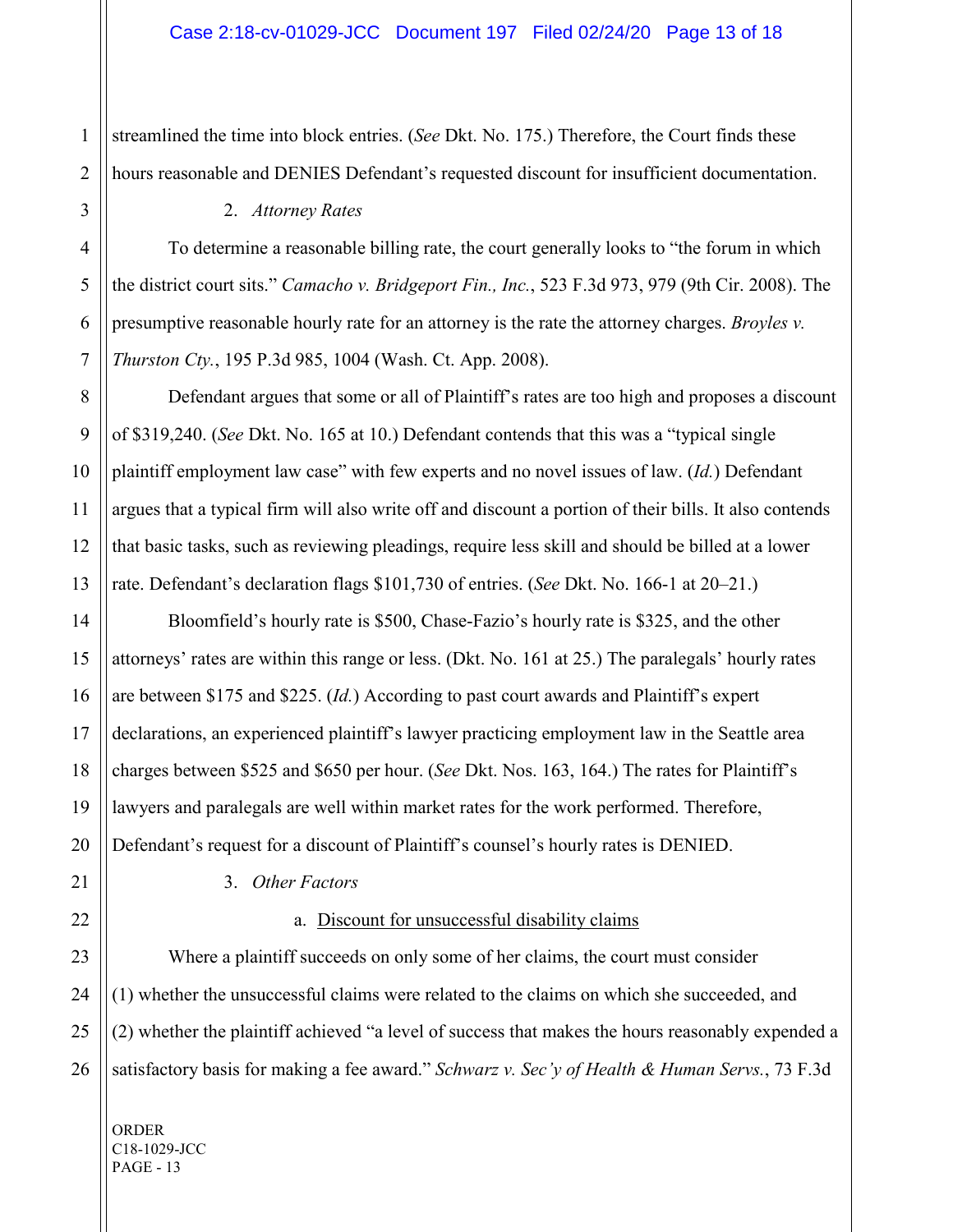895, 901 (9th Cir. 1995). The key inquiry is whether Plaintiff's unsuccessful disability discrimination and retaliation claims are separable from the rest of the claims or whether Plaintiff would have put on essentially the same case. *See id*.

Defendant argues that the Court should discount Plaintiff's attorney fees award based on the time spent on her unsuccessful disability claims. (Dkt. No. 165 at 4–5.) Defendant points out that Plaintiff prevailed on her claims for sex discrimination and retaliation and FCA retaliation, while she did not prevail on her disability discrimination and retaliation claims. Defendant identifies \$16,442.50 of time entries that were spent on the disability claims. (Dkt. No. 166-1 at 2–3.) In contrast, Plaintiff contends that her claims involved a common core of facts and that she prevailed on the central question of the case: whether Defendant wrongfully terminated her. (Dkt. No. 174 at 2.) In that view, Plaintiff's various claims simply constituted arguments in the alternative.

To some extent, the migraine incident formed the background of the deterioration of Plaintiff's relationship with Brown, but the events surrounding the disability claim were largely separate from those involving Plaintiff's other claims. And distinct issues surrounding Plaintiff's disability claims were litigated throughout her case, appearing in a motion for a protective order, motions for summary judgment, and testimony and argument at trial. Thus, because the claims are largely separable, Plaintiff is not entitled to attorney fees for time spent on those claims. *See Schwarz*, 73 F.3d at 901. Therefore, Defendant's request to discount for the unsuccessful disability claims is GRANTED. The Court hereby REDUCES the attorney fees by \$16,442.55.

#### b. Plaintiff's request for a 1.5 fee multiplier

Under Washington state law, a plaintiff may move for a multiplier of attorney fees based on either the contingent nature of success or the quality of the work performed. *Chuong Van Pham v. City of Seattle, Seattle City Light*, 151 P.3d 976, 983 (Wash. 2007). Plaintiff states that this case involved high risk because no serious settlement offer was made, she was forced to go to trial to recover, and because Defendant was represented by an elite law firm. But there is risk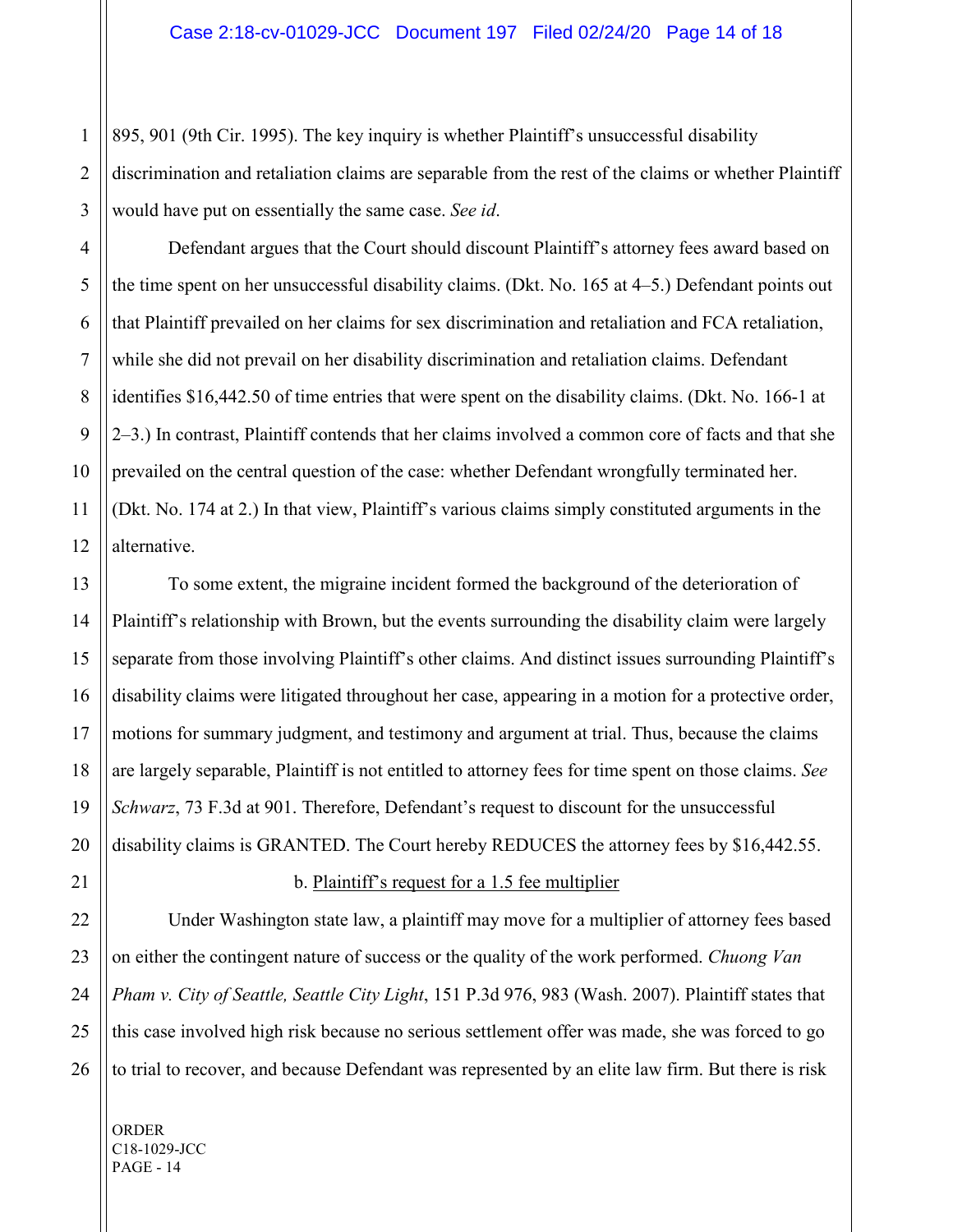every time a case goes to trial. As discussed above, Plaintiff counsel's hourly rates are generally in line with those of area trial lawyers. This tends to demonstrate that the attorney fees charged already account for this risk. Therefore, Plaintiff's request for a fee multiplier is DENIED.

The Court has considered the factors set forth in *Kerr*, with a particular emphasis on the skill required, the amount involved, the results obtained, and the experience, reputation, and ability of the attorneys, and concludes that the lodestar figure, minus the discount for the unsuccessful disability claims, represents a reasonable award of Plaintiff's attorney fees incurred. *See* 526 F.2d at 70. Therefore, Plaintiff's motion for attorney fees is GRANTED and Plaintiff is hereby AWARDED  $$651,040$  in attorney fees.<sup>2</sup>

# **G. Plaintiff's Request for Costs**

In addition to taxable costs, a prevailing party may recover non-taxable litigation costs under Title VII, the WLAD, and the FCA. *See* 42 U.S.C. § 2000e; 31 U.S.C. § 3730(h); Wash. Rev. Code §§ 49.48.030, 49.60.030. Plaintiff declares that her taxable and non-taxable litigation costs include fees, depositions, transcripts, witness fees, medical records, parking, travel, expert fees, meals, shipping, and same-day trial transcripts, among other items. (Dkt. No. 160 at 10.) Plaintiff has submitted declarations that her costs were \$71,250.60 plus \$2,764.13, for a total of \$74,014.73. (Dkt. Nos. 161 at 20, 24; 161-3 at 2–8; 185 at 22, 186 at 159.) Defendant does not oppose Plaintiff's request for costs. (*See* Dkt. No. 165 at 14.) Therefore, Plaintiff's request for costs is GRANTED. The Court hereby AWARDS Plaintiff \$74,014.73 in costs.

# **H. Plaintiff's Request for a Tax Gross Up**

Title VII exists in large part "to make persons whole for injuries suffered on account of unlawful employment discrimination." *Albemarle Paper Co. v. Moody*, 422 U.S. 405, 418 (1975); *Clemens v. Centurylink Inc.*, 874 F.3d 1113, 1115 (9th Cir. 2017). Title VII permits a

ORDER C18-1029-JCC PAGE - 15

<sup>&</sup>lt;sup>2</sup> This figure reflects Plaintiff's lodestar figure of \$637,290, minus a discount of \$16,442.55 for the unsuccessful disability claims, plus \$30,192.50 for the time spent litigating these post-trial motions.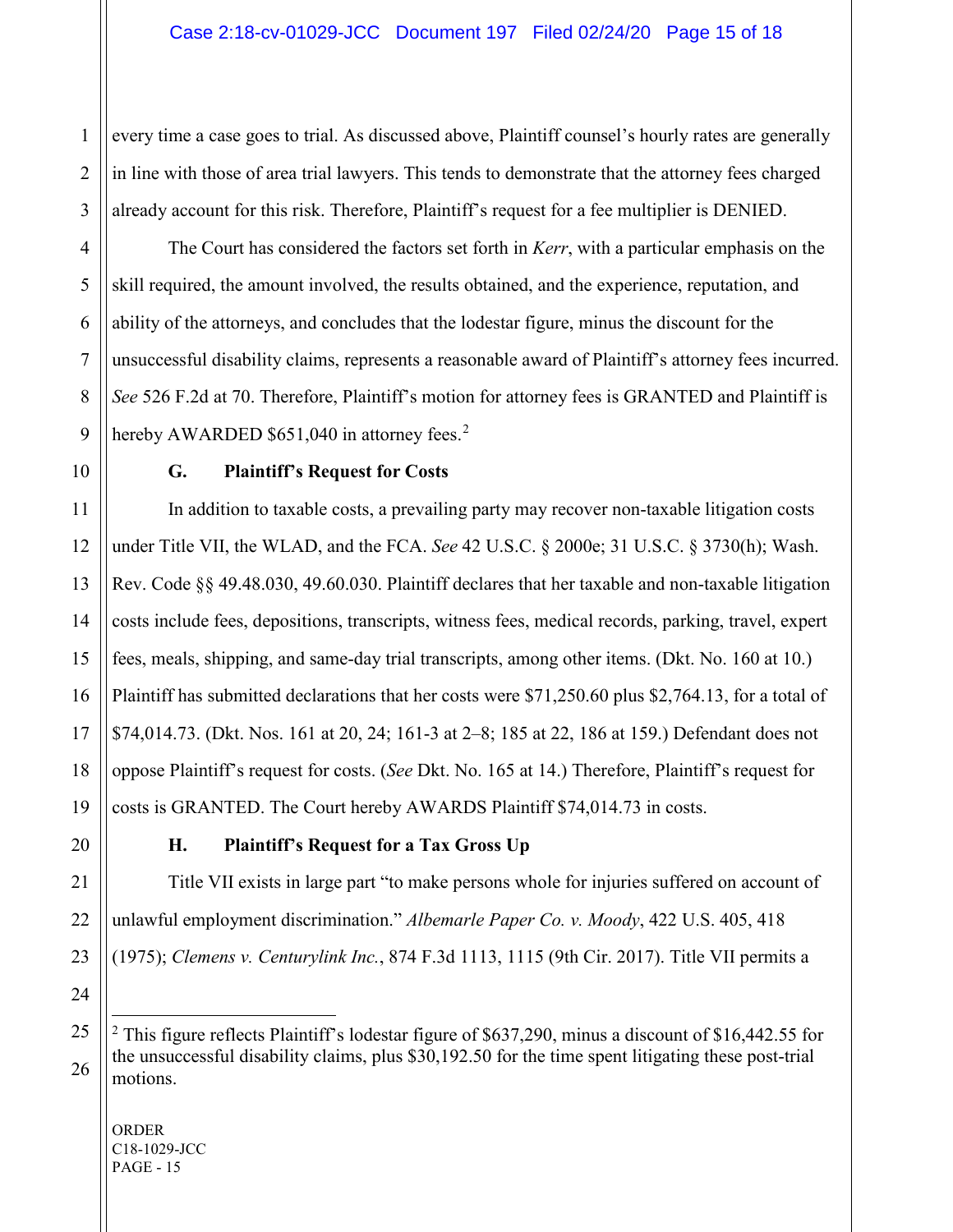court considerable discretion to ensure that a plaintiff receives full recovery. *See* 42 U.S.C.  $\S 2000e-5(g)(1)$  (authorizing "any other equitable relief as the court deems appropriate"). The Ninth Circuit recognizes that awards of prejudgment interest and tax gross ups are appropriate in federal discrimination cases in order to secure "complete justice." *Clemens*, 874 F.3d at 1116– 17. The decision whether to award a gross up is within the sound discretion of the court, and a plaintiff is not presumptively entitled to one. *Id.* (observing that "[t]here may be many cases where a gross up is not appropriate for a variety of reasons, such as the difficulty in determining the proper gross up or the negligibility of the amount at issue").

Plaintiff states that a tax gross up is necessary to put her in the same position as if she had earned these wages over time. Plaintiff submits Dr. Tapia's expert calculation of the necessary gross up. (Dkt. No. 162 at 12–13.) Defendant's only objection to the tax gross up is that the Court should first rule on Defendant's motion for judgment as a matter of law or for a new trial, and then "the Court will be able to make the appropriate tax calculation to prevent Plaintiff from receiving an unjust windfall." (Dkt. No. 178 at 13–14.)

Plaintiff requests a tax gross up of \$561,656 for a portion of her damages award. The tax consequences of a lump sum award of this size appear steep, as demonstrated by Dr. Tapia. But Dr. Tapia calculates the gross up based on the sum of past economic damages (\$390,500), future economic damages (\$2,143,722), and FCA doubling of back pay (\$390,500), which adds up to over \$2.9 million. (Dkt. No. 160 at 11–12.) FCA doubling of back pay is punitive, not compensatory, so it should be excluded from any tax gross up. And assuming Plaintiff accepts the remittitur, the amended past and future economic damages award is now \$1,119,640. Thus, any potential tax gross up must be recalculated. Therefore, the Court GRANTS Plaintiff's request for a tax gross up and ORDERS Plaintiff to submit a new calculation of the gross up on only on the past economic damages, not the FCA doubling of back pay.

# **III. CONCLUSION**

For the foregoing reasons, Defendant's renewed motion for judgment as a matter of law,

ORDER C18-1029-JCC PAGE - 16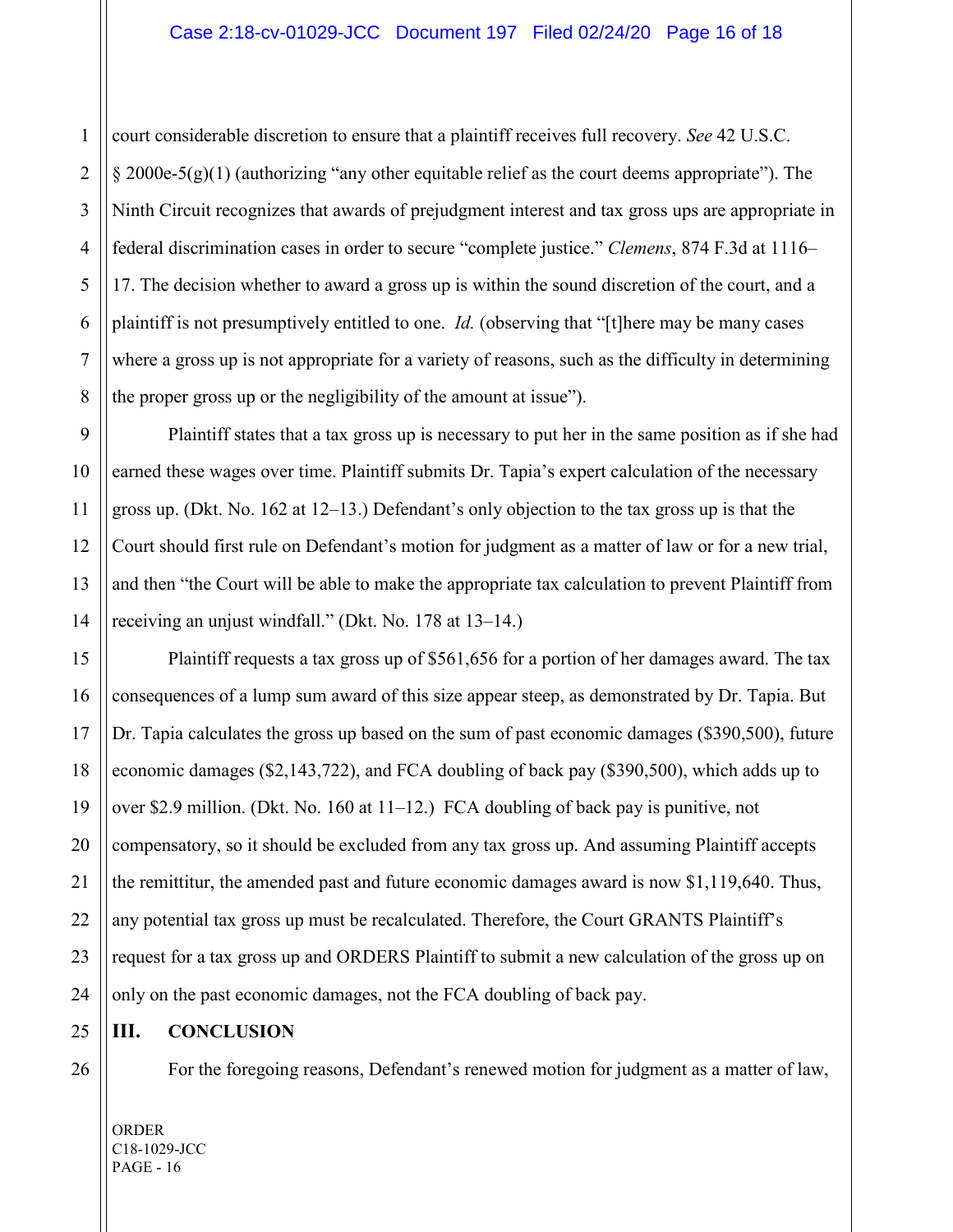1 2 3 4 5 or, in the alterative, for a new trial or to amend the judgment (Dkt. No. 178) is GRANTED in part and DENIED in part as follows: 1. Defendant's request for judgment as a matter of law is DENIED. 2. Defendant's request for a new trial is DENIED.

3. Defendant's request for remittitur of the front pay award pursuant to Fed. R. Civ. P. 59(a) is GRANTED. The Court hereby REMITS the front pay award to \$729,140 and DENIES Defendant's motion for a new trial on damages, conditioned on Plaintiff's acceptance of the remittitur.

4. Defendant's request for remittitur or a new trial on punitive damages is DENIED. Plaintiff's motion to amend the judgment and for attorney fees, costs, prejudgment interest, and tax gross up (Dkt. No. 160) is GRANTED in part and DENIED in part as follows:

- 1. Plaintiff's request to amend the punitive damages award is GRANTED, and the Court hereby AMENDS the judgment to reduce Plaintiff's punitive damages from \$1,690,000 to \$300,000.
- 2. Plaintiff's request to amend the back pay award pursuant to 31 U.S.C. § 3730(h)(2) is GRANTED, and the Court hereby AMENDS the judgment to double Plaintiff's back pay award from \$390,500 to \$781,000.
	- 3. Plaintiff's request for interest on back pay is GRANTED in part, to be calculated only on the award of \$390,500 in actual back pay.
- 4. Plaintiff's request for attorney fees is GRANTED, and Plaintiff is hereby AWARDED \$651,040 in attorney fees.
	- 5. Plaintiff's request for costs is GRANTED, and Plaintiff is hereby AWARDED \$74,014.73 in costs.
		- 6. Plaintiff's request for a tax gross up is GRANTED.
		- 7. Plaintiff is ORDERED to submit new calculations of (1) the gross up necessary to offset the updated economic damages award, and (2) prejudgment interest on the

ORDER C18-1029-JCC PAGE - 17

6

7

8

9

10

11

12

13

14

15

16

17

18

19

20

21

22

23

24

25